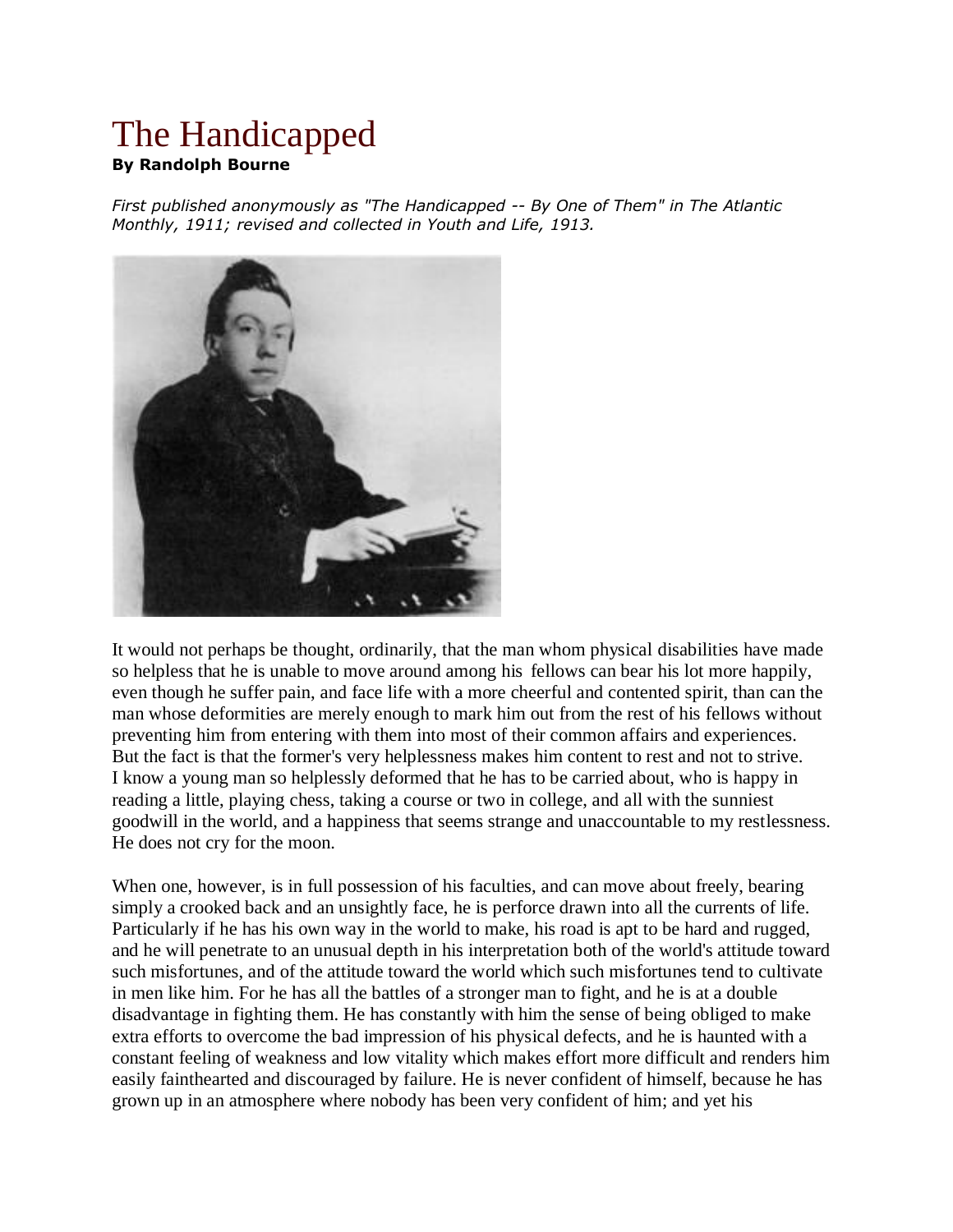environment and circumstances call out all sorts of ambitions and energies in him which, from the nature of his case, are bound to be immediately thwarted. This attitude is likely to keep him at a generally low level of accomplishment unless he have an unusually strong will, and a strong will is perhaps the last thing to develop under such circumstances.

That vague sense of physical uncomfortableness which is with him nearly every minute of his waking day serves, too, to make steady application for hours to any particular kind of work much more irksome than it is even to the lazy man. No one but the deformed man can realize just what the mere fact of sitting a foot lower than the normal means in discomfort and annoyance. For one cannot carry one's special chair everywhere, to theatre and library and train and schoolroom. This sounds trivial, I know, but I mention it because it furnishes a real, even though usually dim, "background of consciousness" which one had to reckon with during all one's solid work or enjoyment. The things that the world deems hardest for the deformed man to bear are perhaps really the easiest of all. I can truthfully say, for instance, that I have never suffered so much as a pang from the interested comments on my personal appearance made by urchins in the street, nor from the curious looks of people in the street and public places. To ignore this vulgar curiosity is the simplest and easiest thing in the world. It does not worry me in the least to appear on a platform if I have anything to say and there is anybody to listen. What one does get sensitive to is rather the inevitable way that people, acquaintances and strangers alike, have of discounting in advance what one does or says.

The deformed man is always conscious that the world does not expect very much from him. And it takes him a long time to see in this a challenge instead of a firm pressing down to a low level of accomplishment. As a result, he does not expect very much of himself; he is timid in approaching people, and distrustful of his ability to persuade and convince. He becomes extraordinarily sensitive to other people's first impressions of him. Those who are to be his friends he knows instantly, and further acquaintance adds little to the intimacy and warm friendship that he at once feels for them. On the other hand, those who do not respond to him immediately cannot by any effort either on his part or theirs overcome that first alienation.

This sensitiveness has both its good and bad sides. It makes friendship that most precious thing in the world to him, and he finds that he arrives at a much richer and wider intimacy with his friends than do ordinary men with their light, surface friendships, based on good fellowship or the convenience of the moment. But on the other hand this sensitiveness absolutely unfits him for business and the practice of a profession, where one must be "all things to all men," and the professional manner is indispensable to success. For here, where he has to meet a constant stream of men of all sorts and conditions, his sensitiveness to these first impressions will make his case hopeless. Except with those few who by some secret sympathy will seem to respond, his deformity will stand like a huge barrier between his personality and other men's. The magical good fortune of attractive personal appearance makes its way almost without effort in the world, breaking down all sorts of walls of disapproval and lack of interest. Even the homely person can attract by personal charm. But deformity cannot even be charming.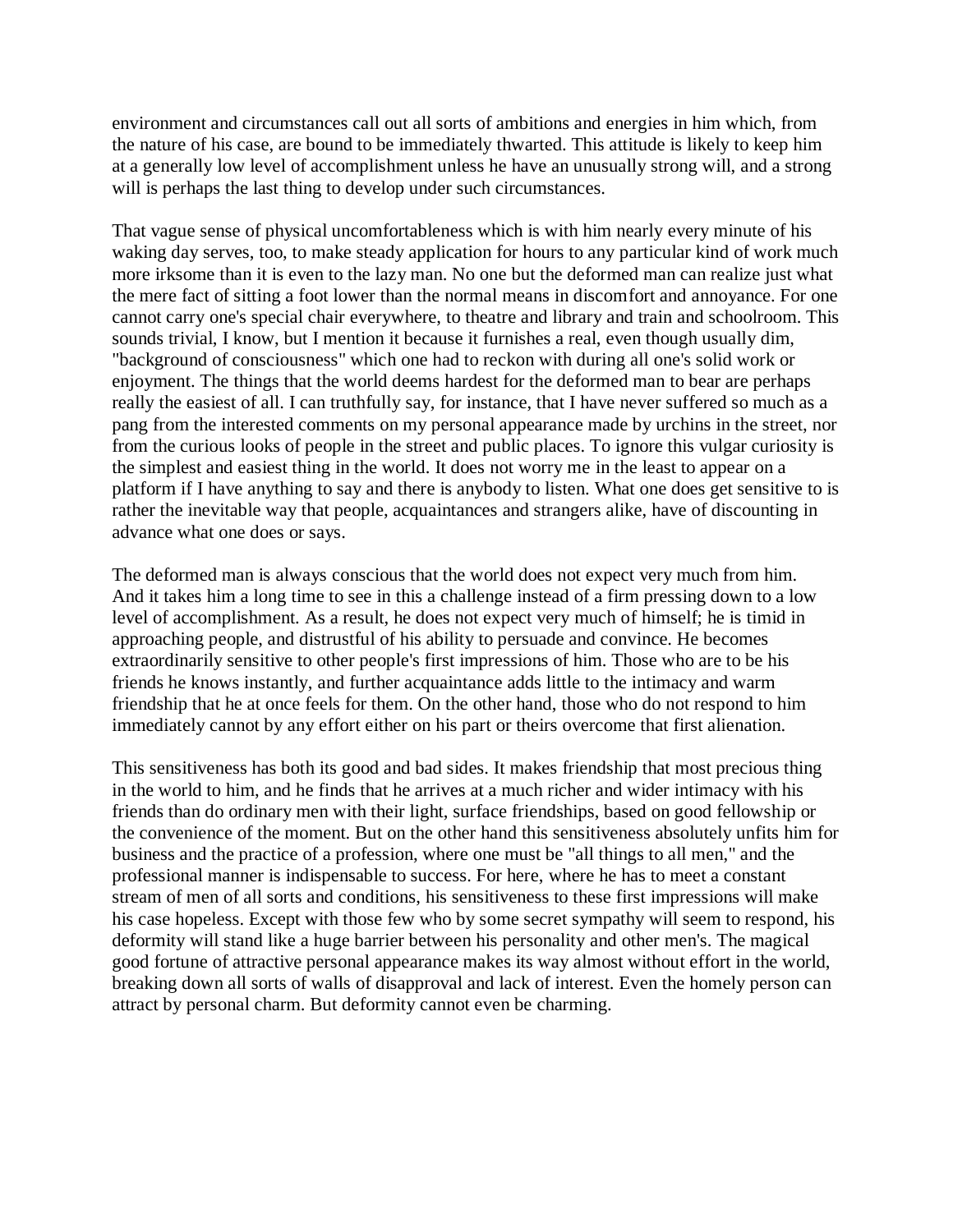The doors of the deformed man are always locked, and the key is on the outside. He may have treasures of charm inside, but they will never be revealed unless the person outside cooperates with him in unlocking the door. A friend becomes, to a much greater degree than with the ordinary man, the indispensable means of discovering one's own personality. One only exists, so to speak, with friends. It is easy to see how hopelessly such a sensitiveness incapacitates a man for business, professional, or social life, where the hasty and

**The doors of the deformed man are always locked, and the key is on the outside.**

superficial impression is everything, and disaster is the fate of the man who has not all the treasures of his personality in the front window, where they can be readily inspected and appraised.

It thus takes the deformed man a long time to get adjusted to his world. Childhood is perhaps the hardest time of all. As a child he is a strange creature in a strange land. It was my own fate to be just strong enough to play about with the other boys, and attempt all their games and "stunts" without being strong enough actually to succeed in any of them. It never used to occur to me that my failures and lack of skill were due to circumstances beyond my control, but I would always impute them, in consequence of my rigid Calvinistic bringing-up, I suppose, to some moral weakness of my own. I suffered tortures in trying to learn to skate, to climb trees, to play ball, to conform in general to the ways of the world. I never resigned myself to the inevitable, but overexerted myself constantly in a grim determination to succeed. I was good at my lessons, and through timidity rather than priggishness, I hope, a very well-behaved boy at school; I was devoted, too, to music, and learned to play the piano pretty well. But I despised my reputation for excellence in these things, and instead of adapting myself philosophically to the situation, I strove (and have been striving ever since) to do the things I could not.

As I look back now it seems perfectly natural that I should have followed the standards of the crowd, and loathed my high marks in lessons and deportment, and the concerts to which I was sent by my aunt, and the exhibitions of my musical skill that I had to give before admiring ladies. Whether or not such an experience is typical of handicapped children, there is tragedy there for those situated as I was. For had I been a little weaker physically, I should have been thrown back on reading omnivorously and cultivating my music, with some possible results; while if I had been a little stronger, I could have participated in the play on an equal footing with the rest. As it was, I simply tantalized myself, and grew up with a deepening sense of failure, and a lack of pride in what I really excelled at.

When the world become one of dances and parties and social evenings and boy-and-girl attachments the world of youth I was to find myself still less adapted to it. And this was the harder to bear because I was naturally sociable, and all these things appealed tremendously to me. This world of admiration and gayety and smiles and favors and quick interest and companionship, however, is only for the well-begotten and the debonair. It was not through any cruelty or dislike, I think, that I was refused admittance; indeed they were always very kind about inviting me. But it was more as if a ragged urchin had been asked to come and look through the window at the light and warmth of a glittering party; I was truly in the world, but not of the world. Indeed there were times when one would almost prefer conscious cruelty to this silent, unconscious, gentle oblivion. And this is the tragedy, I suppose, not only of the deformed,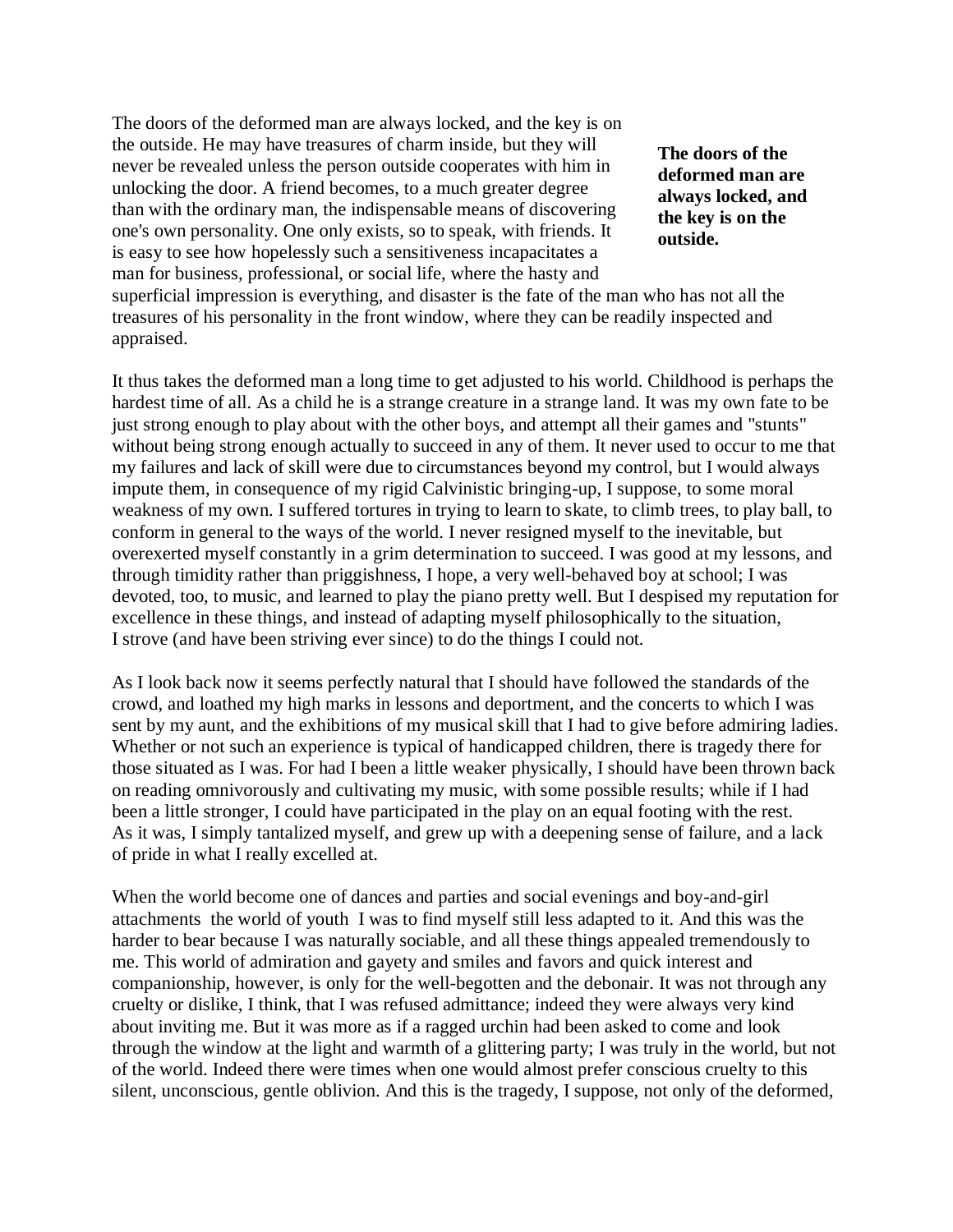but of all the ill-favored and unattractive to a greater or less degree. The world of youth is a world of so many conventions, and the abnormal in any direction is so glaringly and hideously abnormal.

Although it took me a long time to understand this, and I continue to attribute my failure mostly to my own character, trying hard to compensate for my physical deficiencies by skill and cleverness, I suffered comparatively few pangs, and got much better adjusted to this world than to the other, For I was older, and I had acquired a lively interest in all the social politics; I would get so interested in watching how people behaved, and in sizing them up, that only at rare intervals would I remember that I was really having no hand in the game. This interest just in the ways people are human has become more and more a positive advantage in my life, and has kept sweet many a situation that might easily have cost me a pang. Not that a person with my disabilities should be a sort of detective, evil-mindedly using his social opportunities for spying out and analyzing his friends' foibles, but that, if he does acquire an interest in people quite apart from their relation to him, he may go into society with an easy conscience and a certainty that he will be entertained and possibly entertaining, even though he cuts a poor enough social figure. He must simply not expect too much.

Perhaps the bitterest struggles of the handicapped man come when he tackles the business world. If he has to go out for himself to look for work, without fortune, training, or influence, as I personally did, his way will indeed be rugged. His disability will work against him for any position where he must be much in the eyes of men, and his general insignificance has a subtle influence in convincing those to whom he applies that he is unfitted for any kind of work. As I have suggested, his keen sensitiveness to other people's impressions of him makes him more than unusually timid and unable to counteract that fatal first impression by any display of personal force and will. He cannot get his personality over across that barrier. The cards seem stacked against him from the start. With training and influence something might be done, but alone and unaided his case is almost hopeless. At least, this was my own experience. We were poor relations, and our prosperous relatives thought they had done quite enough for us without sending me through college, and I did not seem strong enough to work my way through (although I have since done it). I started out auspiciously enough, becoming a sort of apprentice to a musician who had invented a machine for turning out music-rolls. Here, with steady work, good pay, and the comfortable consciousness that I was "helping support the family," I got the first pleasurable sensation of self-respect, I think, that I ever had. But with the failure of this business I was precipitated against the real world.

It would be futile to recount the story of my struggles: how I besieged for nearly two years firm after firm, in search of a permanent position, trying everything in New York in which I thought I had the slightest chance of success, meanwhile making a precarious living by a few music lessons. The attitude toward me ranged from "You can't expect us to create a place for you," to, "How could it enter your head that we should find any use for a man like you?" My situation was doubtless unusual. Few men handicapped as I was would be likely to go so long without arousing some interest and support in relative or friend. But my experience serves to illustrate the peculiar difficulties that a handicapped man meets if he has his own way to make in the world. He is discounted at the start: it is not business to make allowances for anybody; and while people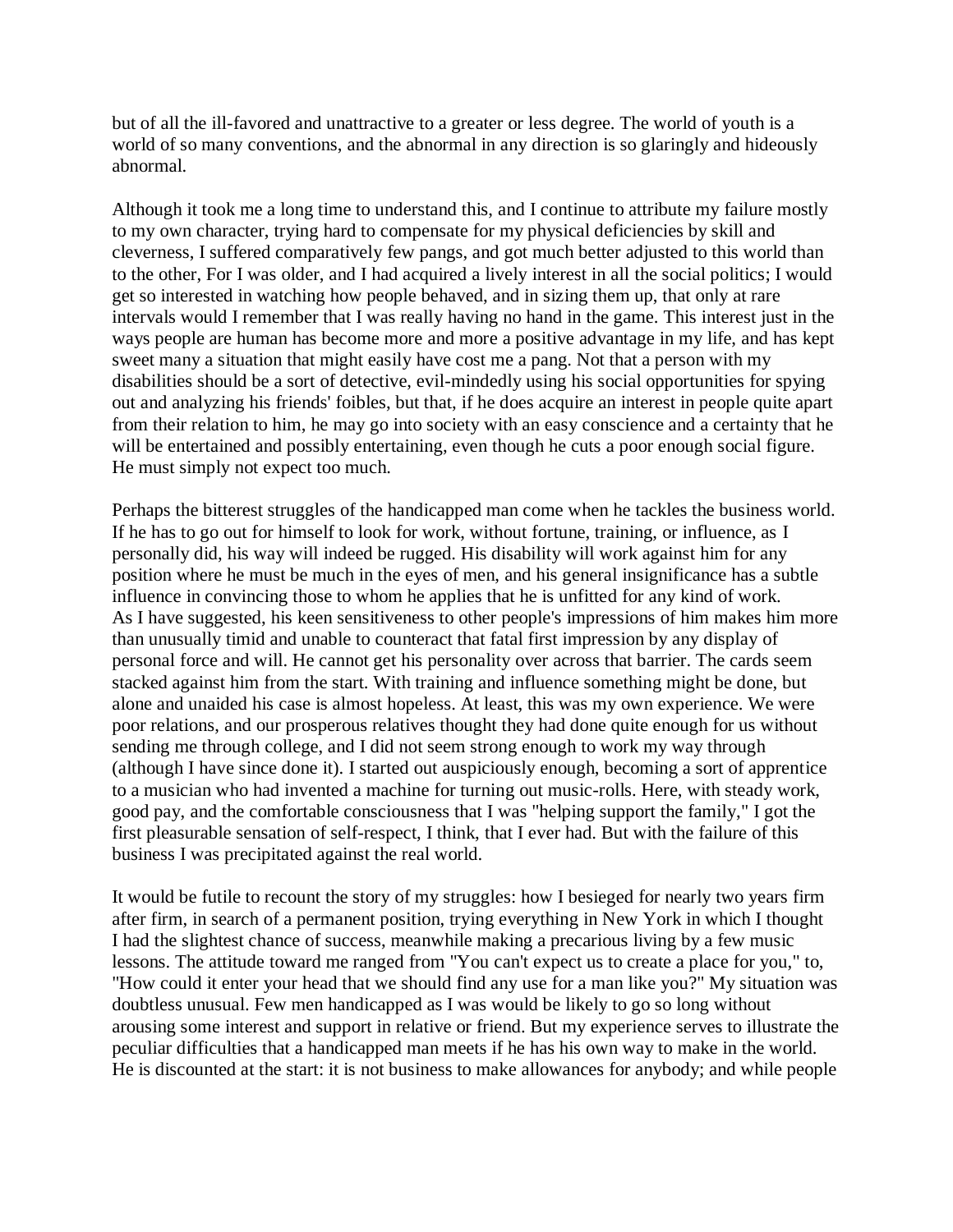were not cruel or unkind, it was the hopeless finality of the thing that filled one's heart with despair.

The environment of a big city is perhaps the worst possible that a man in such a situation could have. For the thousands of seeming opportunities lead one restlessly on and on, and keep one's mind perpetually unsettled and depressed. There is a poignant mental torture that comes with such an experience the urgent need, the repeated failure, or rather the repeated failure even to obtain a chance to fail, the realization that those at home can ill afford to have you idle, the growing dread of encountering people all this is something that those who have never been through it can never realize. Personally I know of no particular way of escape. One can expect to do little by one's own unaided efforts. I solved my difficulties only by evading them, by throwing overboard some of my responsibility, and taking the desperate step of entering college on a scholarship. Desultory work is not nearly so humiliating when one is using one's time to some advantage, and college furnishes an ideal environment where the things at which a man handicapped like myself can succeed really count. One's self-respect can begin to grow like a weed.

For at the bottom of all the difficulties of a man like me is really the fact that his self-respect is so slow in growing up. Accustomed from childhood to being discounted, his self-respect is not naturally very strong, and it would require pretty constant success in a congenial line of work really to confirm it. If he could only more easily separate the factors that are due to his physical disability from those that are due to his weak will and character, he might more quickly attain self-respect, for he would realize what he is responsible for, and what he is not. But at the beginning he rarely makes allowances for himself, he is his own severest judge. He longs for a "strong will," and yet the experience of having his efforts promptly nipped off at the beginning is the last thing on earth to produce that will.

Life, particularly if he is brought into harsh and direct touch with the real world, is a much more complex thing to him than to the ordinary man. Many of his inherited platitudes vanish at the first touch. Life appears to him as a grim struggle, where ability does not necessarily mean opportunity and success, nor piety sympathy, and where helplessness cannot count on assistance and kindly interest. Human affairs seem to be running on a wholly irrational plan, and success to be founded on chance as much as on anything. But if he can stand the first shock of disillusionment, he may find himself enormously interested in discovering how they actually do run, and he will want to burrow into the motives of men, and find the reasons for the crass inequalities and injustices of the world he sees around him. He has practically to construct anew a world of his own, and explain a great many things to himself that the ordinary person never dreams of finding unintelligible at all. He will be filled with a profound sympathy for all who are despised and ignored in the world. When he has been through the neglect and struggles of a handicapped and ill-favored man himself, he will begin to understand the feelings of all the horde of the unpresentable and the unemployable, the incompetent and the ugly, the queer and crotchety people who make up so large a proportion of human folk.

We are perhaps too prone to get our ideas and standards of worth from the successful, without reflecting that the interpretations of life which patriotic legend, copybook philosophy, and the sayings of the wealthy give us are pitifully inadequate for those who fall behind in the race.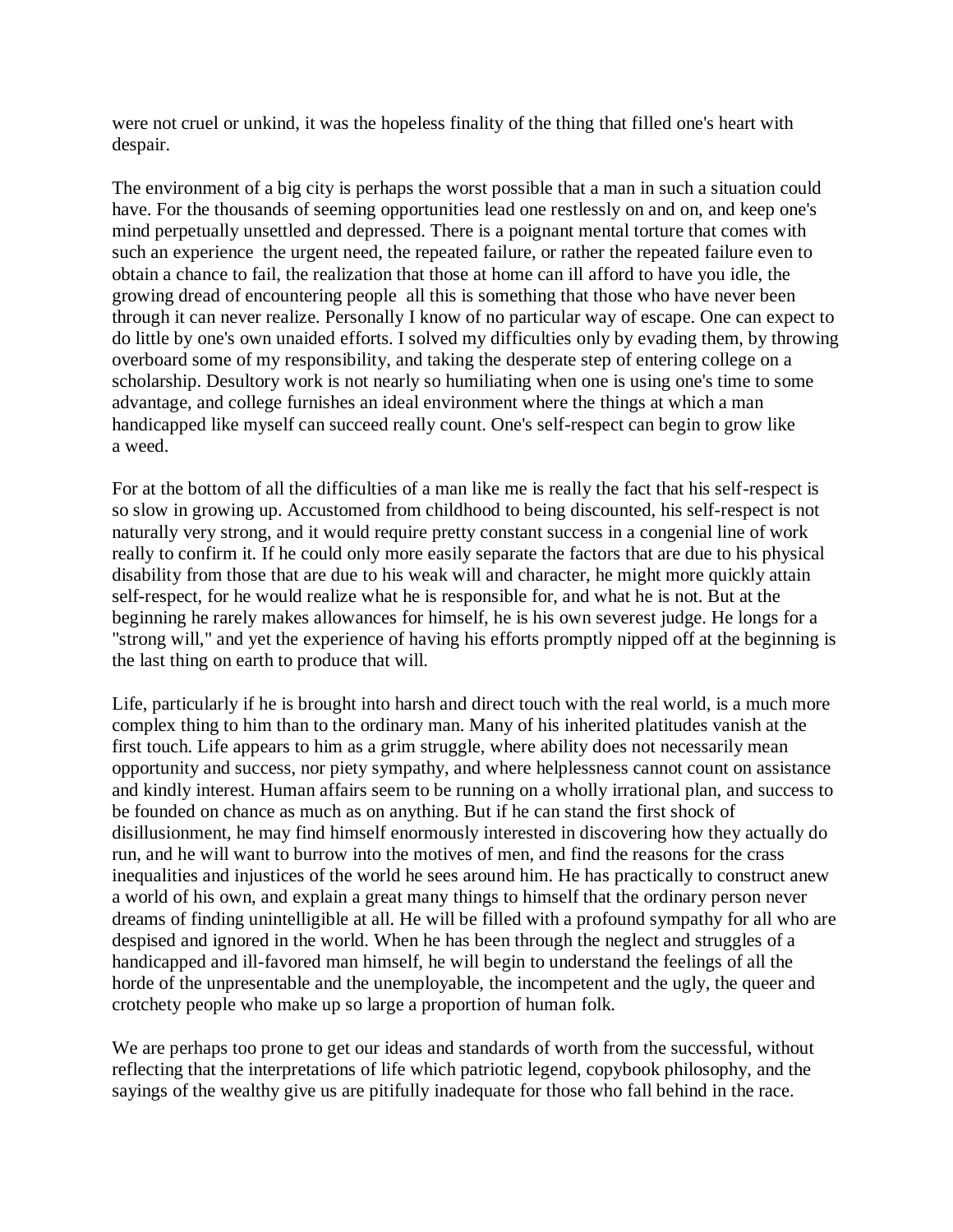Surely there are enough people to whom the task of making a decent living and maintaining themselves and their families in their social class, or of winning and keeping the respect of their fellows, is a hard and bitter task, to make a philosophy gained through personal disability and failure as just and true a method of appraising the life around us as the cheap optimism of the ordinary professional man. And certainly a kindlier, for it has no shade of contempt or disparagement about it.

It irritates me as if I had been spoken of contemptuously myself, to hear people called "common" or "ordinary," or to see that deadly and delicate feeling for social gradations crop out, which so many of our upper-middle-class women seem to have. It makes me wince to hear a man spoken of as a failure, or to have it said of one that he "doesn't amount to much." Instantly I want to know why he has not succeeded, and what have been the forces that have been working against him. He is the truly interesting person, and yet how little our eager-pressing, onrushing world cares about such aspects of life, and how hideously though unconsciously cruel and heartless it usually is.

Often I had tried in arguments to show my friends how much of circumstance and chance go to the making of success; and when I reached the age of sober reading, a long series of the works of radical social philosophers, beginning with Henry George, provided me with the materials for a philosophy which explained why men were miserable and overworked, and why there was on the whole so little joy and gladness among us and which fixed the blame. Here was suggested a goal, and a definite glorious future, toward which all good men might work. My own working hours became filled with visions of how men could be brought to see all that this meant, and how I in particular might work some great and wonderful thing for human betterment. In more recent years, the study of history and social psychology and ethics has made those crude outlines sounder and more normal, and brought them into a saner relation to other aspects of life and thought, but I have not lost the first glow of enthusiasm, nor my belief in social progress as the first right and permanent interest for every thinking and truehearted man or woman.

I am ashamed that my experience has given me so little chance to count in any way toward either the spreading of such a philosophy or toward direct influence and action. Nor do I yet see clearly how I shall be able to count effectually toward this ideal. Of one thing I am sure, however: that life will have little meaning for me except as I am able to contribute toward some such ideal of social betterment, if not in deed, then in word. For this is the faith that I believe we need today, all of us a truly religious belief in human progress, a thorough social consciousness, an eager delight in every sign and promise of social improvement, and best of all, a new spirit of courage that will dare. I want to give to the young men whom I see -who, with fine intellect and high principles, lack just that light of the future on their faces that would give them a purpose and meaning in life to them I want to give some touch of this philosophy that will energize their lives, and save them from the disheartening effects of that poisonous counsel of timidity and distrust of human ideals which pours out in steady stream from reactionary press and pulpit.

It is hard to tell just how much of this philosophy has been due to my handicaps. If it is solely to my physical misfortunes that I owe its existence, the price has not been a heavy one to pay. For it has given me something that I should not know how to be without. For, however gained, this radical philosophy has not only made the world intelligible and dynamic to me, but has furnished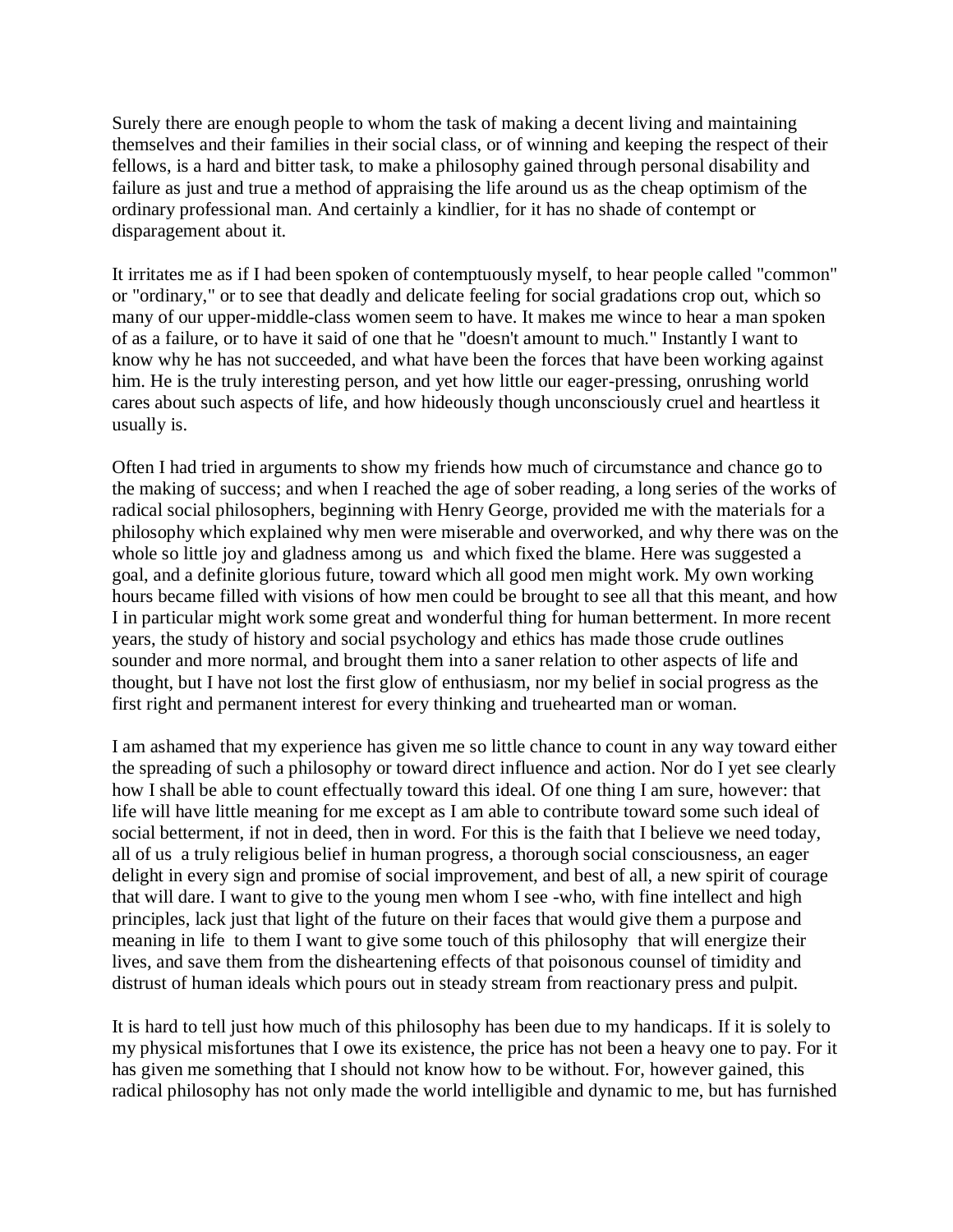me with the strongest spiritual support. I know that many people, handicapped by physical weakness and failure, find consolation and satisfaction in a very different sort of faith in an evangelical religion, and a feeling of close dependence on God and dose communion with him. But my experience has made my ideal of character militant rather than long-suffering.

I very early experienced a revulsion against the rigid Presbyterianism in which I had been brought up a purely intellectual revulsion, I believe, because my mind was occupied for a long time afterward with theological questions, and the only feeling that entered into it was a sort of disgust at the arrogance of damning so great a proportion of the human race. I read T. W. Higginson's The Sympathy of Religions with the greatest satisfaction, and attended the Unitarian Church whenever I could slip away. This faith, while it still appeals to me, seems at times a little too static and refined to satisfy me with completeness. For some time there was a considerable bitterness in my heart at the narrowness of the people who could still find comfort in the old faith. Reading Buckle and Oliver Wendell Holmes gave me a new contempt for "conventionality," and my social philosophy still further tortured me by throwing the burden for the misery of the world on these same good neighbors. And all this, although I think I did not make a nuisance of myself, made me feel a spiritual and intellectual isolation in addition to my more or less effective physical isolation.

Happily these days are over. The world has righted itself, and I have been able to appreciate and realize how people count in a social and group capacity as well as in an individual and personal one, and to separate the two in my thinking. Really to believe in human nature while striving to know the thousand forces that warp it from its ideal development to call for and expect much from men and women, and not to be disappointed and embittered if they fall short to try to do good with people rather than to them -this is my religion on its human side. And if God exists, I think that He must be in the warm sun, in the kindly actions of the people we know and read of, in the beautiful things of art and nature, and in the closeness of friendships. He may also be in heaven, in life, in suffering, but it is only in these simple moments of happiness that I feel Him and know that He is there.

Death I do not understand at all. I have seen it in its cruelest, most irrational forms, where there has seemed no excuse, no palliation. I have only known that if we were more careful, and more relentless in fighting evil, if we knew more of medical science, such things would not be. I know that a sound body, intelligent care and training, prolong life, and that the death of a very old person is neither sad nor shocking, but sweet and fitting. I see in death a perpetual warning of how much there is to be known and done in the way of human progress and betterment. And equally, it seems to me, is this true of disease. So all the crises and deeper implications of life seem inevitably to lead back to that question of social improvement, and militant learning and doing.

This, then, is the goal of my religion the bringing of fuller, richer life to more people on this earth. All institutions and all works that do not have this for their object are useless and pernicious. And this is not to be a mere philosophic precept which may well be buried under a host of more immediate matters, but a living faith, to permeate one's thought, and transfuse one's life. Prevention must be the method against evil. To remove temptation from men, and to apply the stimulus which shall call forth their highest endeavors these seem to me the only right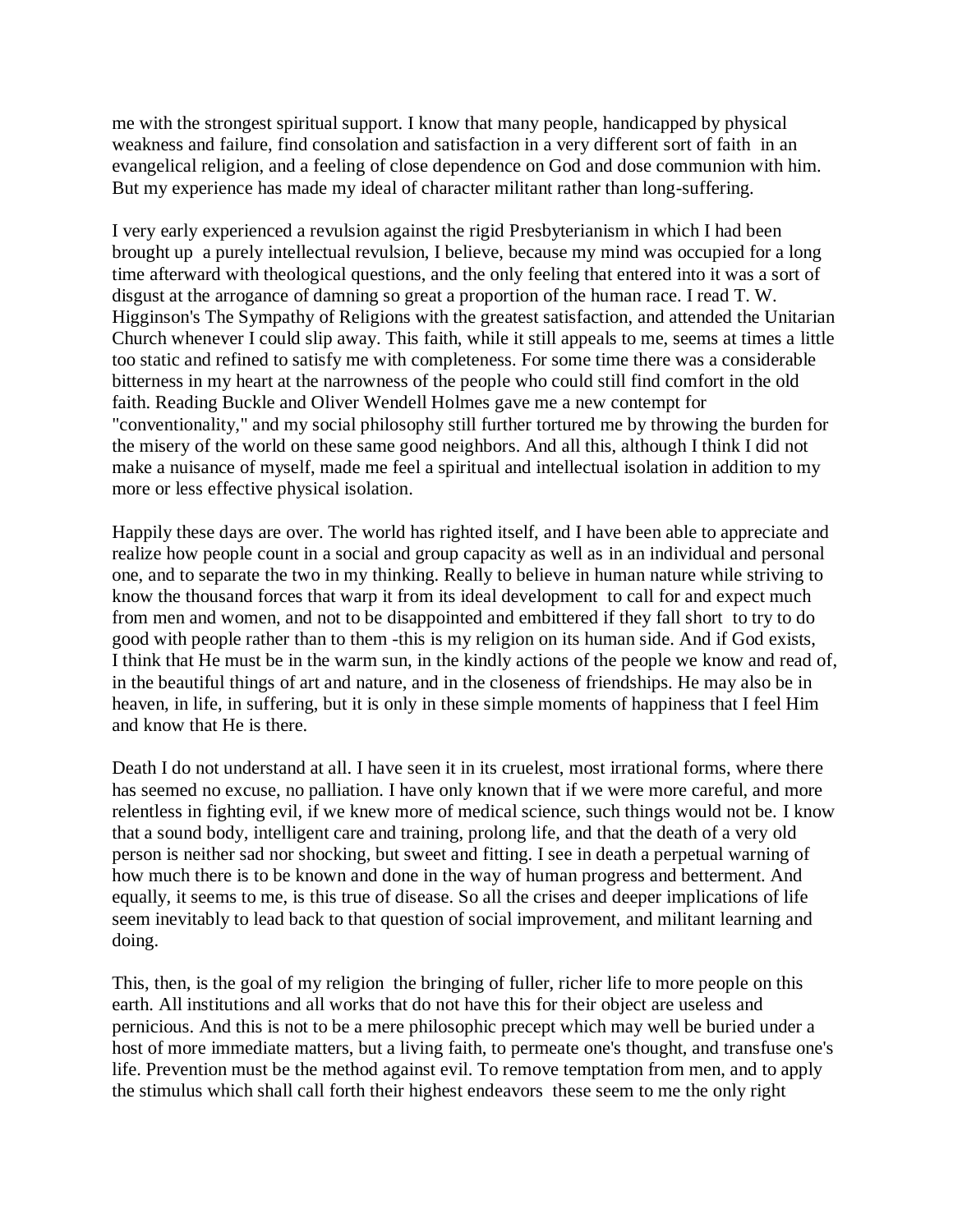principles of ethical endeavor. Not to keep waging the age-long battle with sin and poverty, but to make the air around men so pure that foul lungs cannot breathe it this should be our noblest religious aim.

Education knowledge and training I have felt so keenly my lack of these things that I count them as the greatest of means toward making life noble and happy. The lack of stimulus has tended with me to dissipate the power which might otherwise have been concentrated in some one productive direction. Or perhaps it was the many weak stimuli that constantly incited me and thus kept me from following one particular bent. I look back on what seems a long waste of intellectual power, time frittered away in groping and moping, which might easily have been spent constructively.

A defect in one of the physical senses often means a keener sensitiveness in the others, but it seems that unless the sphere of action that the handicapped man has is very much narrowed, his intellectual ability will not grow in compensation for his physical defects. He will always feel that, had he been strong or even successful, he would have been further advanced intellectually, and would have attained greater command over his powers. For his mind tends to be cultivated extensively, rather than intensively. He has so many problems to meet, so many things to explain to himself, that he acquires a wide rather than a profound knowledge. Perhaps eventually, by eliminating most of these interests as practicable fields, he may tie himself down to one line of work; but at first he is pretty apt to find his mind rebellious. If he is eager and active, he will get a smattering of too many things, and his imperfect, badly trained organism will make intense application very difficult.

Now that I have talked a little of my philosophy of life, particularly about what I want to put into it, there is something to be said also of its enjoyment, and what I may hope to get out of it. I have said that my ideal of character was militant rather than long-suffering. It is true that my world has been one of failure and deficit I have accomplished practically nothing alone, and can count only two or three instances where I have received kindly counsel and suggestion; moreover it still seems a miracle to me that money can be spent for anything beyond the necessities without being first carefully weighed and pondered over but it has not been a world of suffering and sacrifice, my health has been almost criminally perfect in the light of my actual achievement, and life has appeared to me, at least since my more pressing responsibilities were removed, as a challenge and an arena, rather than a vale of tears. I do not like the idea of helplessly suffering one's misfortunes, of passively bearing one's lot. The Stoics depress me. I do not want to look on my life as an eternal making the best of a bad bargain. Granting all the circumstances, admitting all my disabilities, I want too to "warm both hands before the fire of life." What satisfactions I have, and they are many and precious, I do not want to look on as compensations, but as positive goods.

The difference between what the strongest of the strong and the most winning of the attractive can get out of life, and what I can, is after all so slight. Our experiences and enjoyments, both his and mine, are so infinitesimal compared with the great mass of possibilities; and there must be a division of labor. If he takes the world of physical satisfactions and of material success, I at least can occupy the far richer kingdom of mental effort and artistic appreciation. And on the side of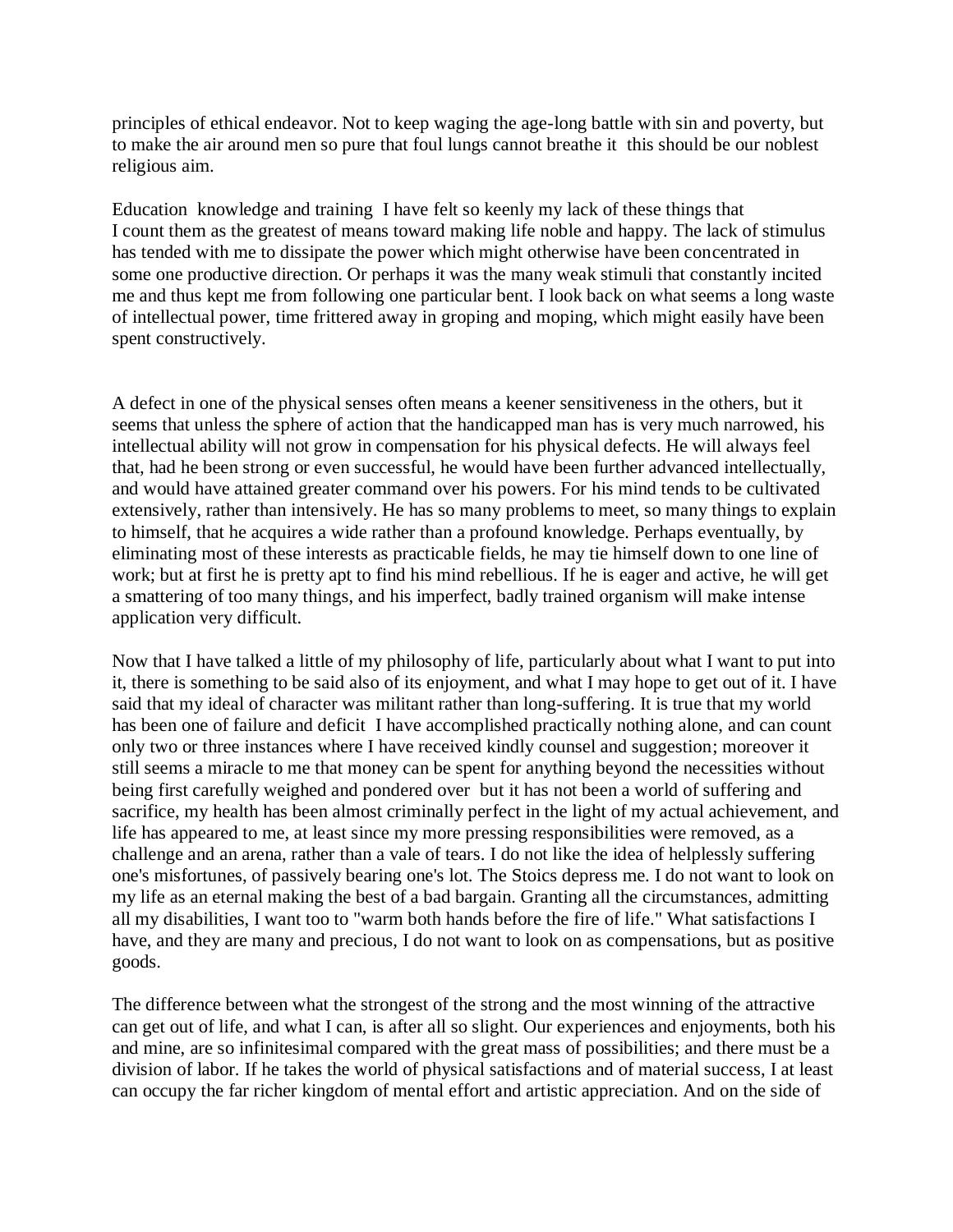what we are to put into life, although I admit that achievement on my part will be harder relatively to encompass than on his, at least I may have the field of artistic creation and intellectual achievement for my own. Indeed, as one gets older, the fact of one's disabilities fades dimmer and dimmer away from consciousness. One's enemy is now one's own weak will, and the struggle is to attain the artistic ideal one has set.

But one must have grown up, to get this attitude. And that is the best thing the handicapped man can do. Growing up will have given him one of the greatest, and certainly the most durable satisfaction of his life. It will mean at least that he is out of the woods. Childhood has nothing to offer him; youth little more. They are things to be gotten through with as soon as possible. For he will not understand, and he will not be understood. He finds himself simply a bundle of chaotic impulses and emotions and ambitions, very few of which, from the nature of the case, can possibly be realized or satisfied. He is bound to be at cross-grains with the world, and he has to look sharp that he does not grow up with a bad temper and a hateful disposition, and become cynical and bitter against those who turn him away. But grown up, his horizon will broaden; he will get a better perspective, and will not take the world so seriously as he used to, nor will failure frighten him so much. He can look back and see how inevitable it all was, and understand how precarious and problematic even the best regulated of human affairs may be. And if he feels that there were times when he should have been able to count upon the help and kindly counsel of relatives and acquaintances who remained dumb and uninterested, he will not put their behavior down as proof of the depravity of human nature, but as due to an unfortunate blindness which it will be his work to avoid in himself by looking out for others when he has the power.

When he has grown up, he will find that people of his own age and experience are willing to make those large allowances for what is out of the ordinary which were impossible to his younger friends, and that grown-up people touch each other on planes other than the purely superficial. With a broadening of his own interests, he will find himself overlapping other people's personalities at new points, and will discover with rare delight that he is beginning to be understood and appreciated at least to a greater degree than when

**My experience has made my ideal of character militant rather than longsuffering.**

he had to keep his real interests hid as something unusual. For he will begin to see in his friends, his music and books, and his interest in people and social betterment, his true life; many of his restless ambitions will fade gradually away, and he will come to recognize all the more clearly some true ambition of his life that is within the range of his capabilities. He will have built up his world, and have sifted out the things that are not going to concern him, and participation in which will only serve to vex and harass him. He may well come to count his deformity even as a blessing, for it has made impossible to him at last many things in the pursuit of which he would only fritter away his time and dissipate his interest. He must not think of "resigning himself to his fate"; above all he must insist on his own personality. For once really grown up, he will find that he has acquired self-respect and personality. Grown-upness, I think, is not a mere question of age, but of being able to look back and understand and find satisfaction in one's experience, no matter how bitter it may have been.

So to all who are situated as I am, I would say Grow up as fast as you can. Cultivate the widest interests you can, and cherish all your friends. Cultivate some artistic talent, for you will find it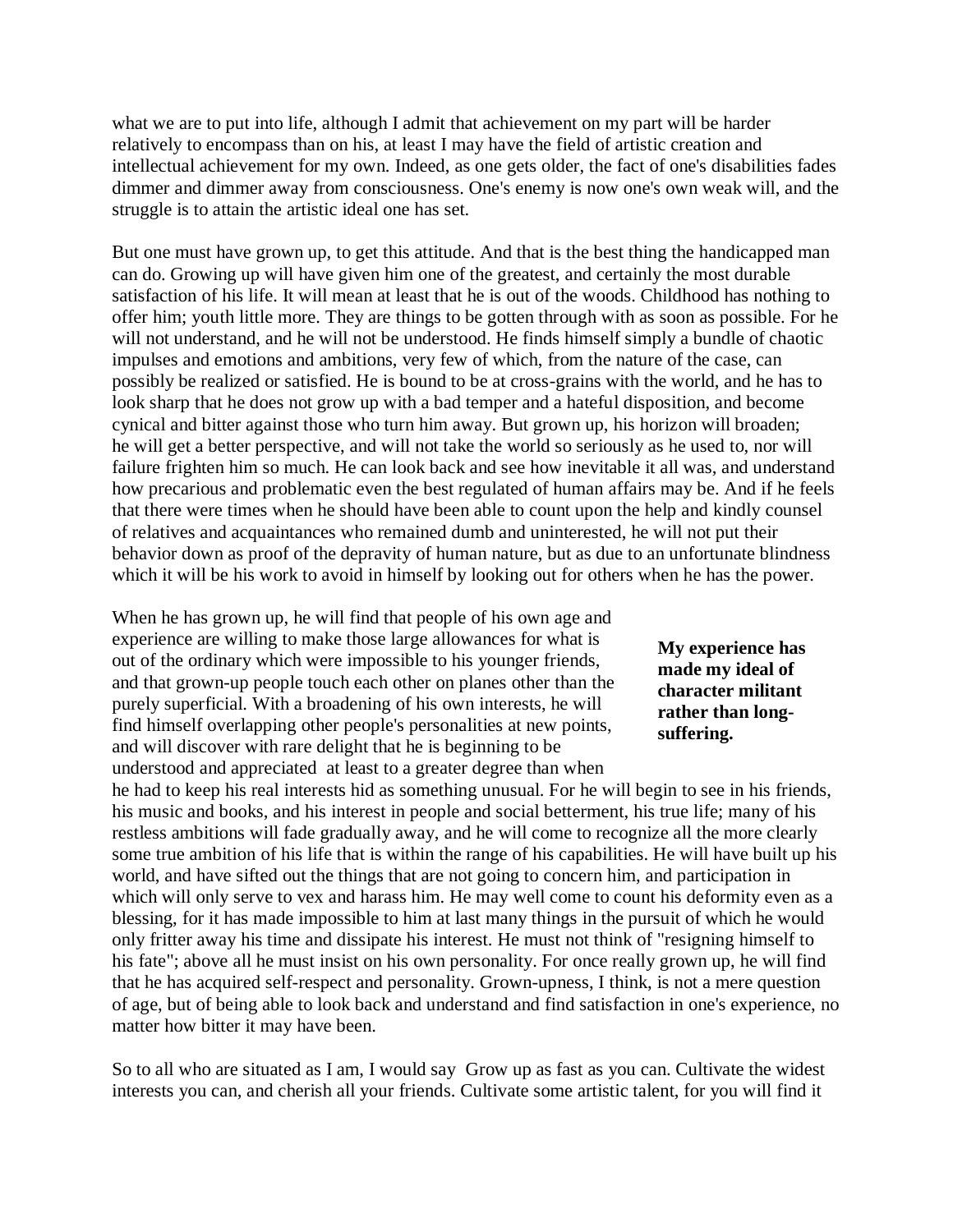the most durable of satisfactions, and perhaps one of the surest means of livelihood as well. Achievement is, of course, on the knees of the gods; but you will at least have the thrill of trial, and, after all, not to try is to fail. Taking your disabilities for granted, and assuming constantly that they are being taken for granted, make your social intercourse as broad and as constant as possible. Do not take the world too seriously, nor let too many social conventions oppress you. Keep sweet your sense of humor, and above all do not let any morbid feelings of inferiority creep into your soul. You will find yourself sensitive enough to the sympathy of others, and if you do not find people who like you and are willing to meet you more than halfway, it will be because you have let your disability narrow your vision and shrink up your soul. It will be really your own fault, and not that of your circumstances. In a word, keep looking outward; look out eagerly for those things that interest you, for people who will interest you and be friends with you, for new interests and for opportunities to express yourself. You will find that your disability will come to have little meaning for you, that it will begin to fade quite completely out of your sight; you will wake up some fine morning and find yourself, after all the struggles that seemed so bitter to you, really and truly adjusted to the world.

I am perhaps not yet sufficiently out of the wilderness to utter all these brave words. For, I must confess, I find myself hopelessly dependent on my friends, and my environment. My friends have come to mean more to me than almost anything else in the world. If it is far harder work for a man in my situation to make friendships quickly, at least friendships once made have a depth and intimacy quite beyond ordinary attachments. For a man such as I am has little prestige; people do not want to impress him. They are genuine and sincere, talk to him freely about themselves, and are generally far less reticent about revealing their real personality and history and aspirations. And particularly is this so in friendships with young women. I have found their friendships the most delightful and satisfying of all. For all that social convention that insists that every friendship between a young man and woman must be on a romantic basis is necessarily absent in our case. There is no fringe around us to make our acquaintance anything but a charming companionship. With all my friends, the same thing is true. The first barrier of strangeness broken down, our interest is really in each other, and not in what each is going to think of the other, how he is to be impressed, or whether we are going to fall in love with each other. When one of my friends moves away, I feel as if a great hole had been left in my life. There is a whole side of my personality that I cannot express without him. I shudder to think of any change that will deprive me of their constant companionship. Without friends I feel as if even my music and books and interests would turn stale on my hands. I confess that I am not grown up enough to get along without them.

But if I am not yet out of the wilderness, at least I think I see the way to happiness. With health and a modicum of achievement, I shall not see my lot as unenviable. And if misfortune comes, it will only be something flowing from the common lot of men, not from my own particular disability. Most of the difficulties that flow from that I flatter myself I have met by this time of my twenty-fifth year, have looked full in the face, have grappled with, and find in nowise so formidable as the world usually deems them; no bar to my real ambitions and ideals.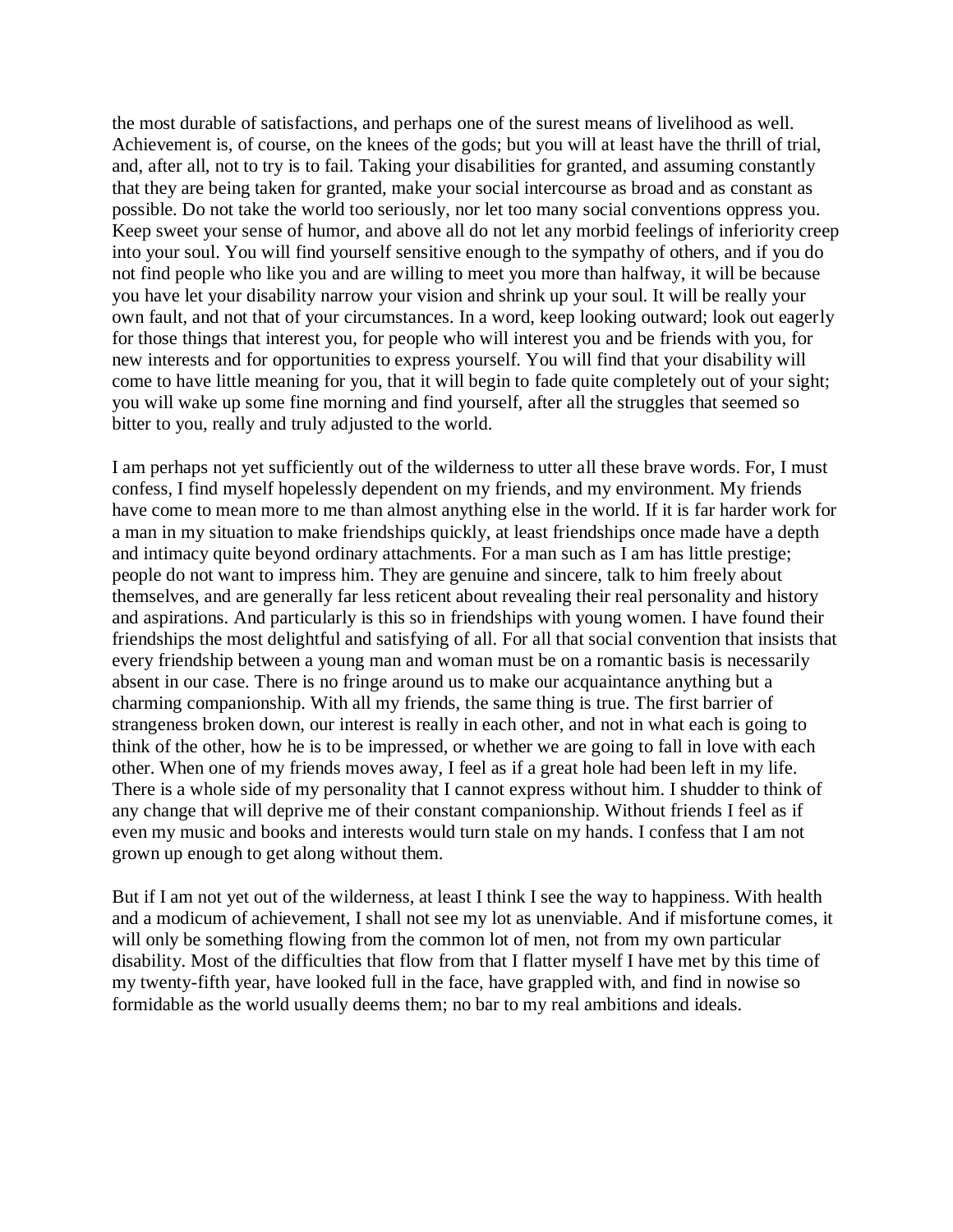**Randolph Bourne** was born in Bloomfield, New Jersey, on May 30, 1886. Bourne suffered facial deformities due to complications at birth and later developed spinal tuberculosis which left him hunchbacked and inhibited his growth.

Bourne attended Columbia University, during which time he began publishing in *The Atlantic Monthly.* An ardent pacifist, Bourne is often remembered for his saying, "War is the health of the state."

Many magazine editors pressured Bourne to tone down his anti-war rhetoric but he was not willing to compromise. In response, Bourne helped found *The Seven Arts*, a literary 'little magazine', which ran from 1916 until 1917. The magazine folded when the publisher withdrew support because of the magazine's ardent anti-war stance.

Bourne's first book, *Youth and Life* (1913), is a collection of his essays. He compiled his essays on education in *The Gary Schools* (1916) and *Education and Living* (1917). Bourne died in the flu epidemic of 1918.

## **Essay's Form**

This essay originally appeared anonymously under the title "The Handicapped – By One of Them." This title both associates and disassociates Bourne from the subject of the essay, which is significant because, at the time the essay appeared in *The Atlantic Monthly* in 1911, Bourne was a frequent contributor to the magazine and his name was beginning to get known by its readers.

The decision to publish anonymously is a subtle signal that Bourne may have been embarrassed by his disability. Such embarrassment suggests that Bourne was capitulating to the prevailing views of his time at the same time that he was challenging them.

Bourne's writing style also hints at discomfort in speaking about his handicap. Bourne frequently uses the impersonal pronoun "he," but the title and first-person references within the essay make it sound far more personal. This shifting pronoun use suggests a learned discomfort in discussing his own disability and in speaking for other handicapped individuals.

#### **Essay's Immediate Context**

Bourne's essay was published at a time when handicapped individuals faced a lot of discrimination. For instance, in 1911 Chicago passed a law that barred from public view anyone "who is diseased, maimed, mutilated or deformed in any way, so as to be an unsightly or disgusting object." Ostensibly designed to cut down on mendicancy, "ugly laws" like this demonstrate a troubling intolerance for both handicapped and poor individuals.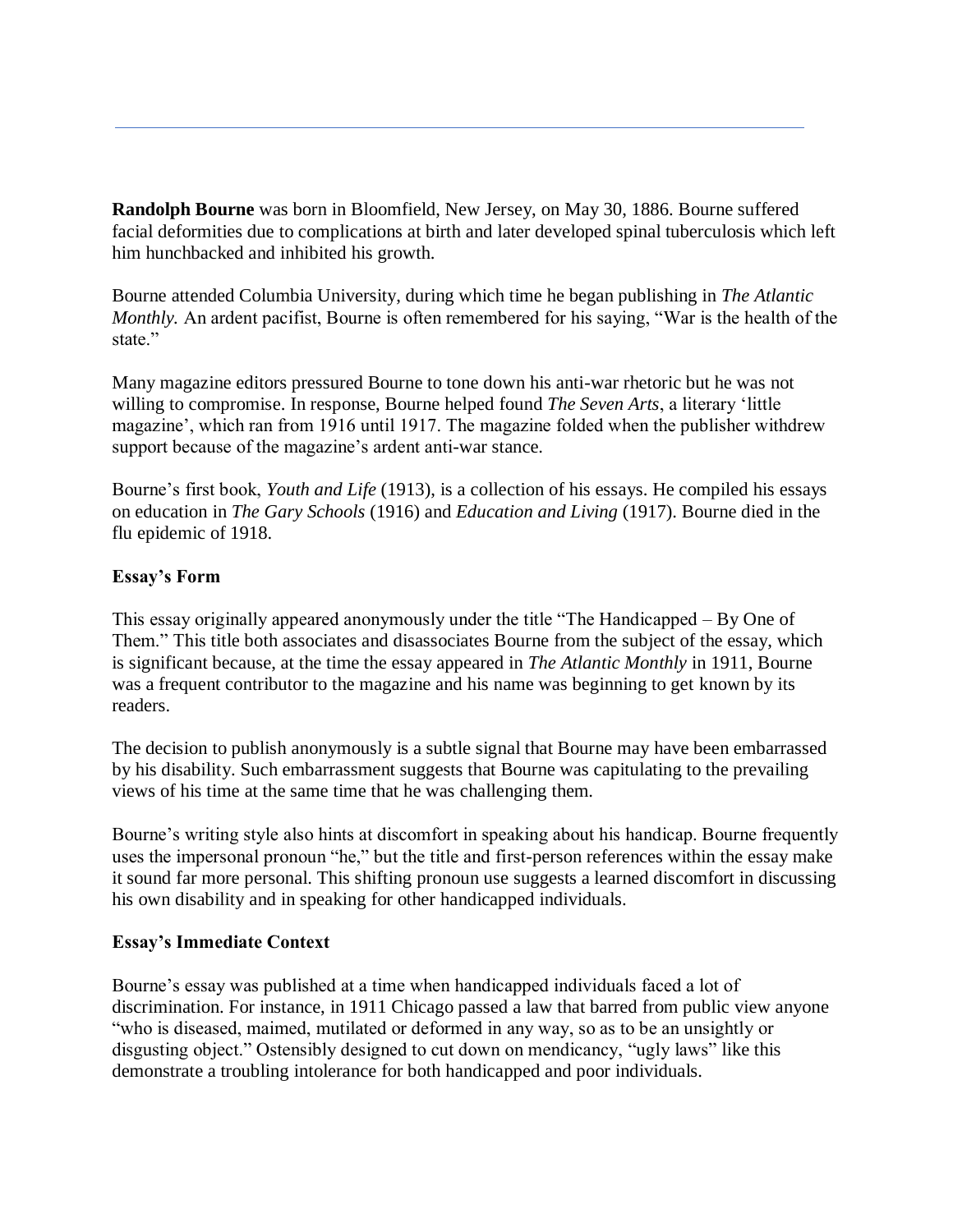Additionally, Bourne's essay ran counter to the theory of eugenics, which held that controlled reproduction could improve the human race and was influential among the Progressive community of which he was a part. Milder forms of eugenics urged procreation by people deemed eugenically "fit." More radical eugenicists argued that the "unfit" should be sterilized or killed.

Although not a universally accepted idea, some of the most influential thinkers and writers of the day were eugenicists, including H.G. Wells, T.S. Eliot and D.H. Lawrence.

## **Subsequent Appearances**

Bourne published *Youth and Life* in 1913, in which "The Handicapped – By One of Them" was revised and reprinted as "A Philosophy of Handicap."

The essay later appears in *The Best American Essays of the Century,* edited by Joyce Carol Oates and Robert Atwan, and *The Radical Will: Selected Writings, 1911-1918*, edited by Olaf Hansen. Both anthologies title the essay "The Handicapped" and provide Bourne's name as the author.

The original title, "The Handicapped – By One of Them," highlights the anonymous authorship in ways discussed earlier. Alteration of the title to "A Philosophy of Handicap" or "The Handicapped" omits Bourne's personal connection to the subject and shifts the focus from Bourne's own handicap to the social condition of the handicapped individual.

**Read** [Bourne's "The Handicapped" in its entirety as reprinted in Ragged Edge Online 22.3 \(May](http://www.ragged-edge-mag.com/0501/0501ft2-1.htm)  [2001\).](http://www.ragged-edge-mag.com/0501/0501ft2-1.htm)

## **Bibliography**

Bourne, Randolph. "The Handicapped." *The Best American Essays of the Century*. Ed. Joyce Carol Oates and Robert Atwan. Boston: Houghton Mifflin, 2000. 57-70. Print.

\_\_\_\_\_. "The Handicapped." *The Radical Will: Selected Writings, 1911-1918*. Ed. Olaf Hansen. Berkeley: U of California P, 1977. 73-87. Print.

\_\_\_\_\_. "The Handicapped – By One of Them." *The Atlantic Monthly* Sept. 1911. 320-9. Print.

\_\_\_\_\_. "A Philosophy of Handicap."*Youth and Life*. Boston: Houghton Mifflin, 1913. 337- 65. *Google Books*. Online. 9 Apr. 2011.

Schweik, Susan M. *The Ugly Laws: Disability in Public*. New York: New York UP, 2009. *Google Books*. Online. 9 Apr. 2011.

The Staff of the *Columbian*, 1913, student newspaper of Columbia University; Bourne, 4th from the left, first row: